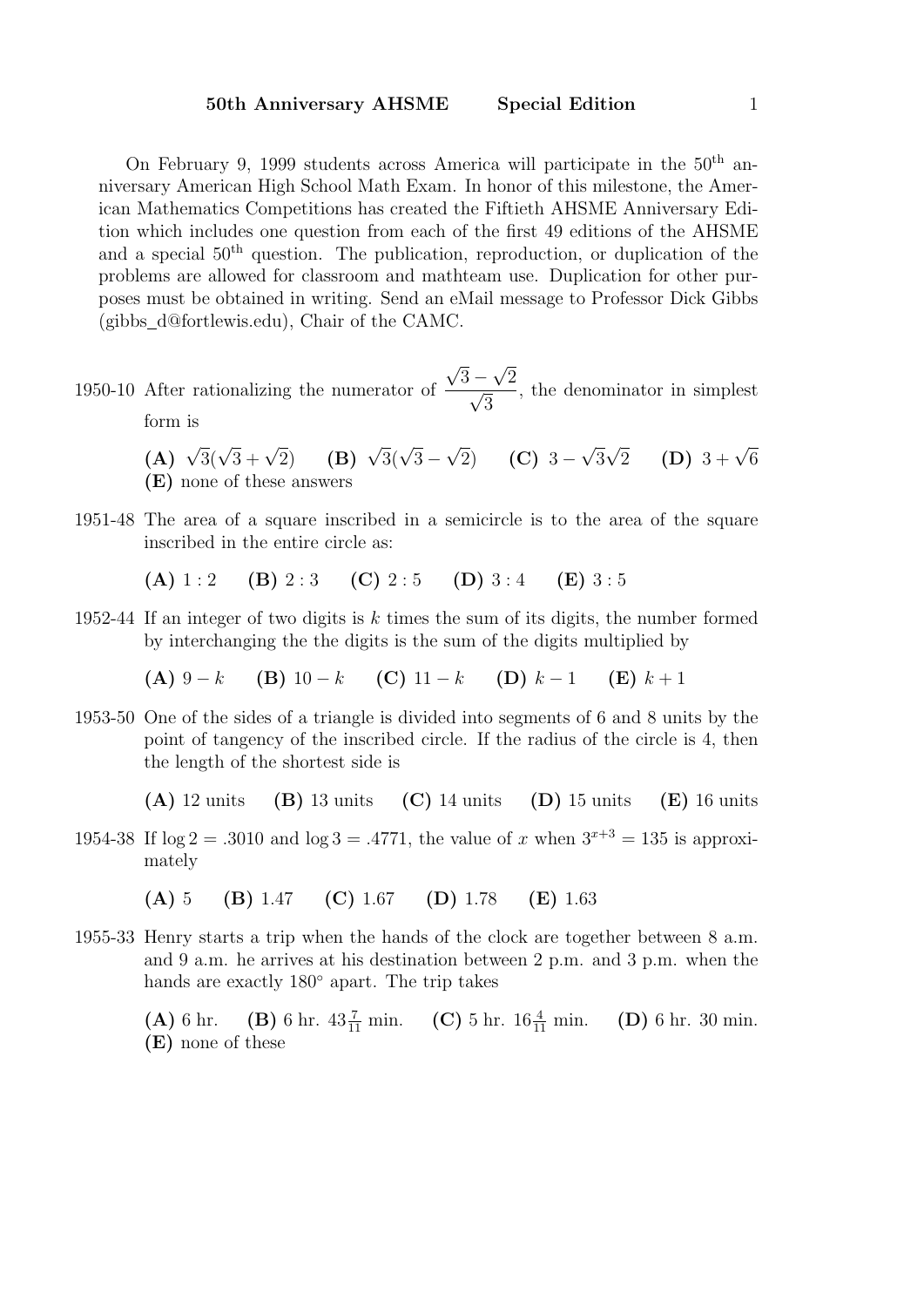1956-39 The hypotenuse c and one side a of a right triangle are consecutive integers. The square of the second side is

**(A)** 
$$
ca
$$
 **(B)**  $\frac{c}{a}$  **(C)**  $c + a$  **(D)**  $c - a$  **(E)** none of these

- 1957-26 From a point P within a triangle, line segments are drawn to the vertices. A necessary and sufficient condition that the three triangles formed have equal areas is that the point P be
	- (A) the center of the inscribed circle.
	- (B) the center of the circumscribed circle.
	- (C) such that the three angles formed at  $P$  each be 120 $^{\circ}$ .
	- (D) the intersection of the altitudes of the triangle.
	- (E) the intersection of the medians of the triangle.
- 1958-45 A check is written for x dollars and y cents, both x and y two-digit numbers. In error it is cashed for y dollars and  $x$  cents, the incorrect amount exceeding the correct amount by \$17.82. Then
	- (A) x cannot exceed 70
	- (B)  $y$  can equal  $2x$
	- (C) the amount of the check cannot be a multiple of 5
	- (D) the incorrect amount can be twice the correct amount
	- (E) the sum of the digits of the correct amount is divisible by 9
- 1959-22 The line joining the midpoints of the daigonals of a trapezoid has length 3. If the longer base is 97, then the shorter base is

(A) 94 (B) 92 (C) 91 (D) 90 (E) 89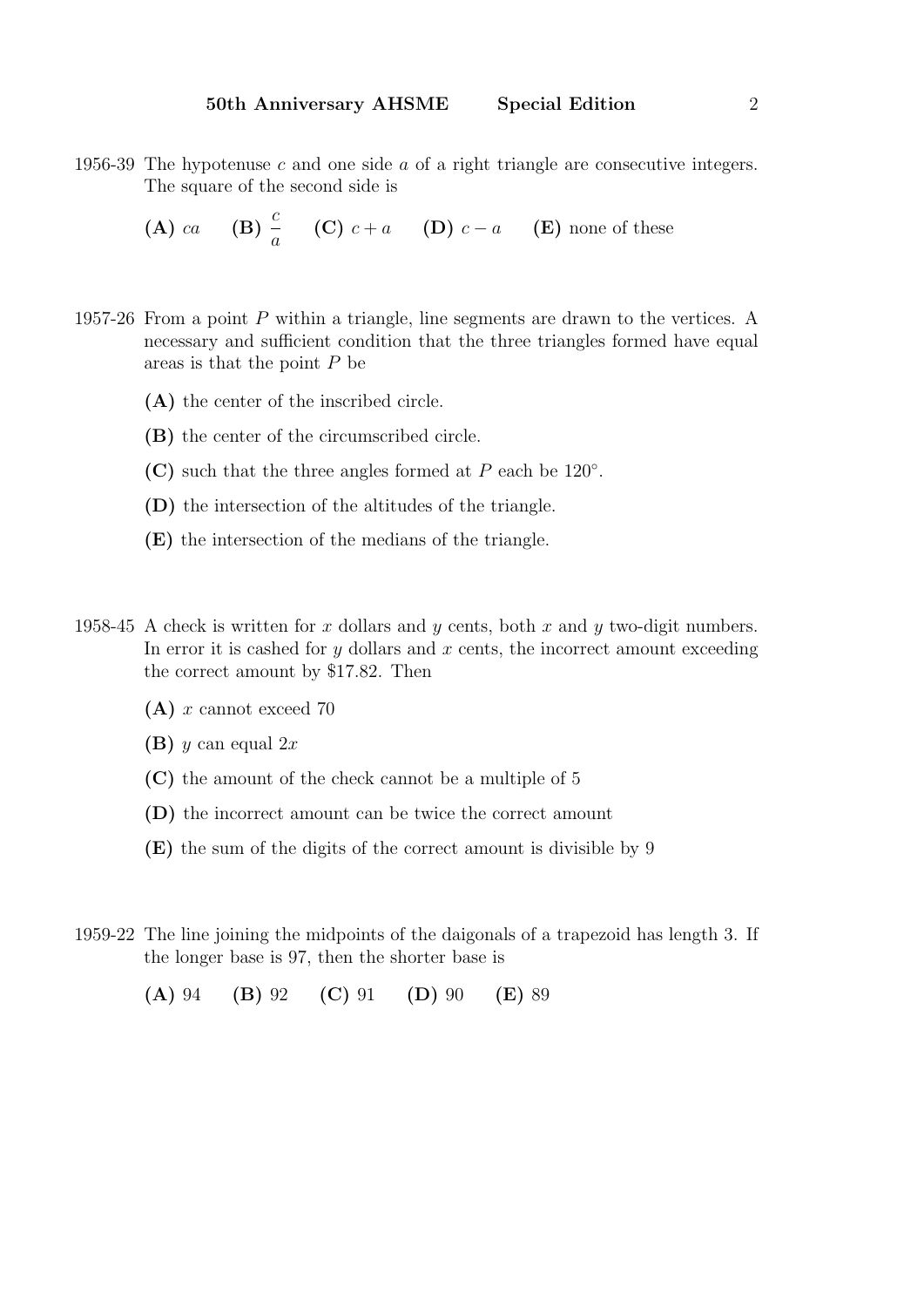- 1960-19 Consider equation  $\mathbf{I}: x + y + z = 46$  where x, y, and z are positive integers, and the equation  $\mathbf{II}: x+y+z+w=46$  where  $x, y, z$ , and w are positive integers. Then
	- (A) I can be solved in consecutive integers.
	- (B) I can be solved in consecutive even integers.
	- (C) II can be solved in consecutive integers.
	- (D) II can be solved in consecutive even integers.
	- (E) II can be solved in consecutive odd integers.

1961-5 Let 
$$
S = (x - 1)^4 + 4(x - 1)^3 + 6(x - 1)^2 + 4(x - 1) + 1
$$
. Then  $S =$   
\n**(A)**  $(x - 2)^4$  **(B)**  $(x - 1)^4$  **(C)**  $x^4$  **(D)**  $(x + 1)^4$  **(E)**  $x^4 + 1$ 

- 1962-27 Let  $a(\overline{L})b$  represent the operation on two numbers, a and b, which selects the larger of the two numbers, with  $a(\underline{D})a = a$ . Let  $a(\underline{S})b$  represent the operation on two numbers,  $a$  and  $b$ , which selects the smaller of the two numbers, with  $a(\widehat{S})a = a$ . Which of the following rules is (are) correct?
	- (1)  $a \bigcirc b = b \bigcirc a$ ,
	- (2)  $a(\underline{D})b(\underline{D})c$ ,
	- (3)  $a\textcircled{S}(b\textcircled{L})c = (a\textcircled{S}b)\textcircled{L}(a\textcircled{S}c).$
	- (A) (1) only (B) (2) only (C) (1) and (2) only (D) (1) and (2) only (E) all three
- 1963-37 Given points  $P_1, P_2, \ldots, P_7$  on a straight line, in the order stated (not necessarily evenly spaced). Let  $P$  be an arbitrary point selected on the line and let s be the sum of the undirected lengths

$$
PP_1, PP_2, \ldots, PP_7.
$$

Then  $s$  is smallest if and only if the point  $P$  is

- (A) midway between  $P_1$  and  $P_7$  (B) midway between  $P_2$  and  $P_6$
- (C) midway between  $P_3$  and  $P_5$  (D) at  $P_4$  (E) at  $P_1$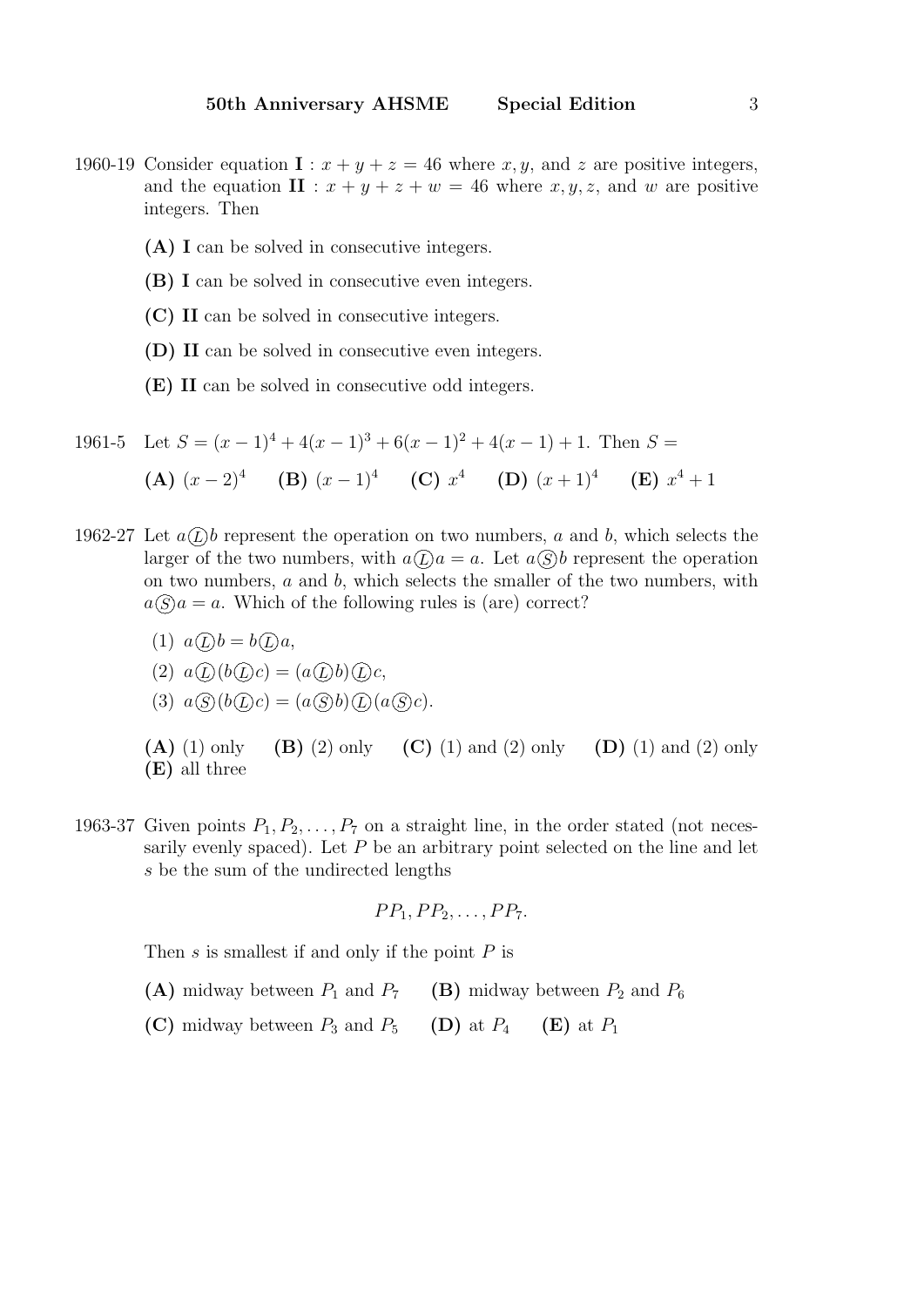- 1964-15 A line through the point  $(-a, 0)$  cuts from the second quadrant a triangular region with area  $T$ . The equation for the line is
	- (A)  $2Tx + a^2y + 2aT = 0$  (B)  $2Tx a^2y + 2aT = 0$ (C)  $2Tx + a^2y - 2aT = 0$  (D)  $2Tx - a^2y - 2aT = 0$ (E) none of these
- 1965-29 Of 28 students taking at least one subject, the number taking Mathematics and English only equals the number taking Mathematics only. No student takes English only or History only, and six students take Mathematics and History, but no English. The number taking English and History only is five times the number taking all three subjects. If the number taking all three subjects is even and non-zero, the number taking English and Mathematics only is
	- (A) 5 (B) 6 (C) 7 (D) 8 (E) 9
- 1966-39 In base b the expanded fraction  $F_1$  becomes .3737... = .37, and the expanded fraction  $F_2$  becomes .7373... = .73. In base a the expanded fraction  $F_1$ becomes .2525... =  $\overline{.25}$ , and the expanded fraction  $F_2$  becomes  $.5252... = \overline{.52}$ . The sum of a and b, each written in base ten, is

$$
(A) 24 (B) 22 (C) 21 (D) 20 (E) 19
$$

- 1967-31 Let  $D = a^2 + b^2 + c^2$ , where a and b are consecutive integers and  $c = ab$ . Then  $\sqrt{D}$  is
	- (A) always an even integer
	- (B) sometimes an odd integer, sometimes not
	- (C) always an odd integer
	- (D) sometimes rational, sometimes not
	- (E) always irrational
- 1968-32 A and B move uniformly along two straight paths intersecting at right angles in point O. When A is at  $O$ , B is 500 yards from  $O$ . In 2 minutes they are equidistant from  $\ddot{\theta}$ , and in 8 minutes more they are again equidistant from  $\ddot{\theta}$ . Then the ratio of A's speed to B's speed is

(A)  $4:5$  (B)  $5:6$  (C)  $2:3$  (D)  $5:8$  (E)  $1:2$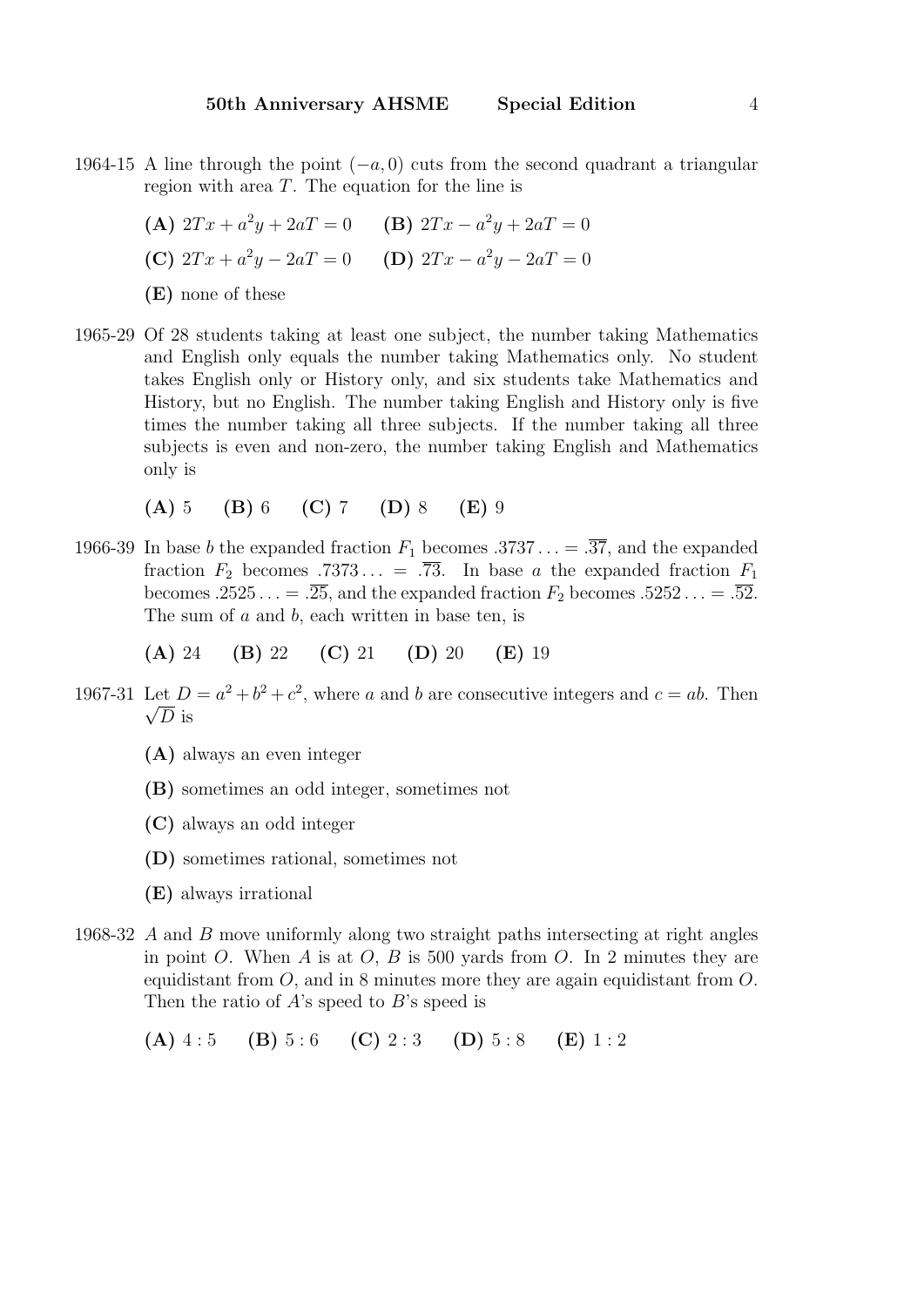1969-29 If  $x = t^{1/(t-1)}$  and  $y = t^{t/(t-1)}$ ,  $t > 0$ ,  $t \neq 1$ , a relation between x and y is

**(A)** 
$$
y^x = x^{1/y}
$$
 **(B)**  $y^{1/x} = x^y$  **(C)**  $x^y = y^x$  **(D)**  $x^x = y^y$  **(E)** none of these

1970-25 For every real number x, let  $|x|$  be the greatest integer which is less than or equal to  $x$ . If the postal rate for first class mail is six cents for every ounce or portion thereof, then the cost in cents of first-class postage on a letter weighing W ounces is always

(A) 6W (B) 6bWc (C) 6(bWc − 1) (D) 6(bWc + 1) (E) −6b−Wc

1971-31 Quadrilateral ABCD is inscribed in a circle with side AD, a diameter of length 4. If sides AB and BC each have length 1, then CD has length

(A) 
$$
\frac{7}{2}
$$
 (B)  $\frac{5\sqrt{2}}{2}$  (C)  $\sqrt{11}$  (D)  $\sqrt{13}$  (E)  $2\sqrt{3}$ 

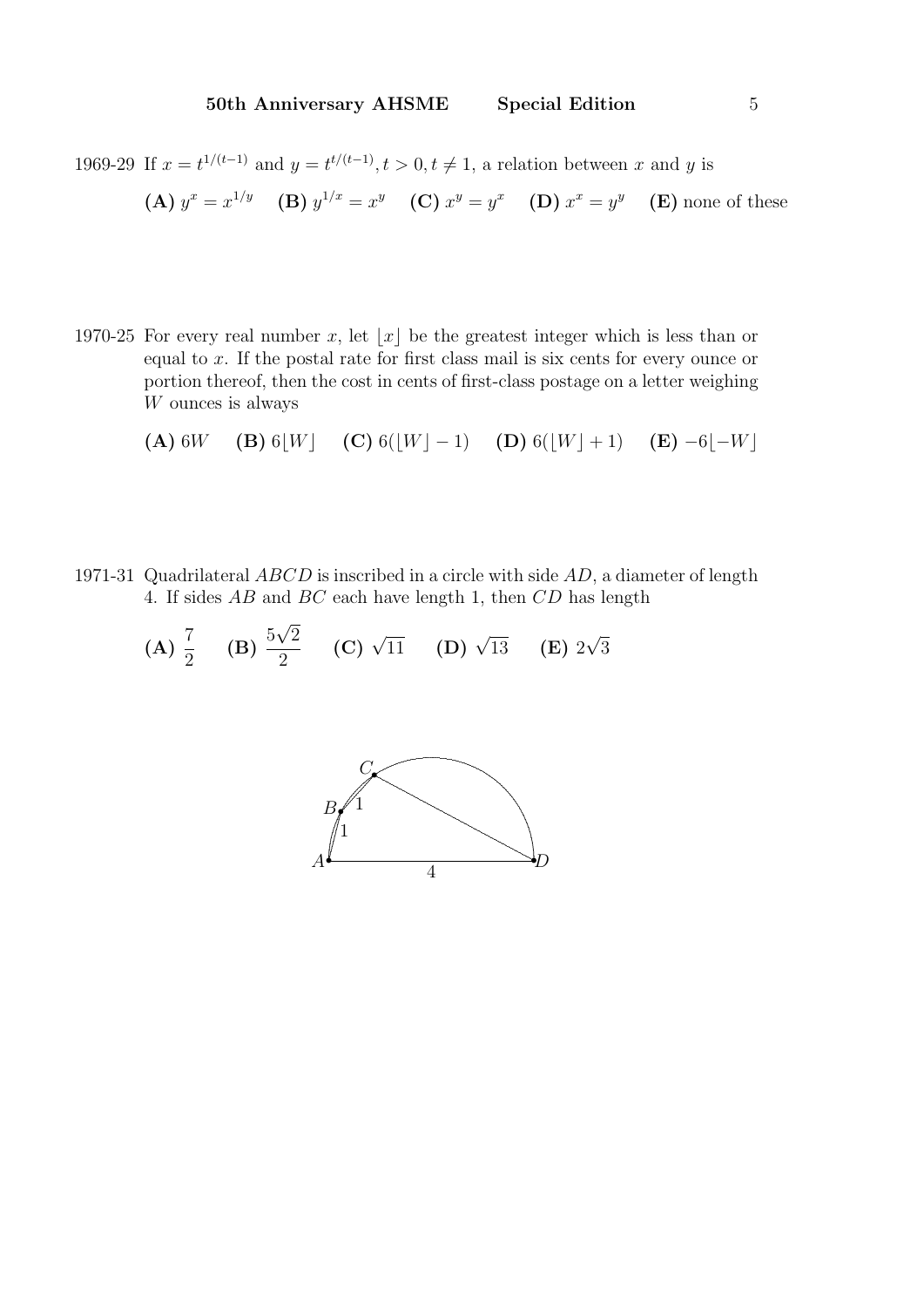- 1972-35 Equilateral triangle ABP with side AB of length 2 inches is placed inside a square  $AXYZ$  with side of length 4 inches so that B is on side  $AX$ . The triangle is rotated clockwise about  $B$ , then  $P$ , and so on along the sides of the square until  $P, A$ , and  $B$  all return to their original positions. The length of the path in inches traversed by vertex  $P$  is equal to
	- (A)  $20\pi/3$  (B)  $32\pi/3$  (C)  $12\pi$  (D)  $40\pi/3$  (E)  $15\pi$



1973-31 In the following equation, each letter represents uniquely a different digit in base ten:

$$
(YE)\cdot (ME) = TTT
$$

The sum  $E + M + T + Y$  equals

(A) 19 (B) 20 (C) 21 (D) 22 (E) 24

1974-20 Let 
$$
T = \frac{1}{3 - \sqrt{8}} - \frac{1}{\sqrt{8} - \sqrt{7}} + \frac{1}{\sqrt{7} - \sqrt{6}} - \frac{1}{\sqrt{6} - \sqrt{5}} + \frac{1}{\sqrt{5} - 2}
$$
; then  
\n**(A)**  $T < 1$  **(B)**  $T = 1$  **(C)**  $1 < T < 2$  **(D)**  $T > 2$   
\n**(E)**  $T = \frac{1}{(3 - \sqrt{8})(\sqrt{8} - \sqrt{7})(\sqrt{7} - \sqrt{6})(\sqrt{6} - \sqrt{5})(\sqrt{5} - 2)}$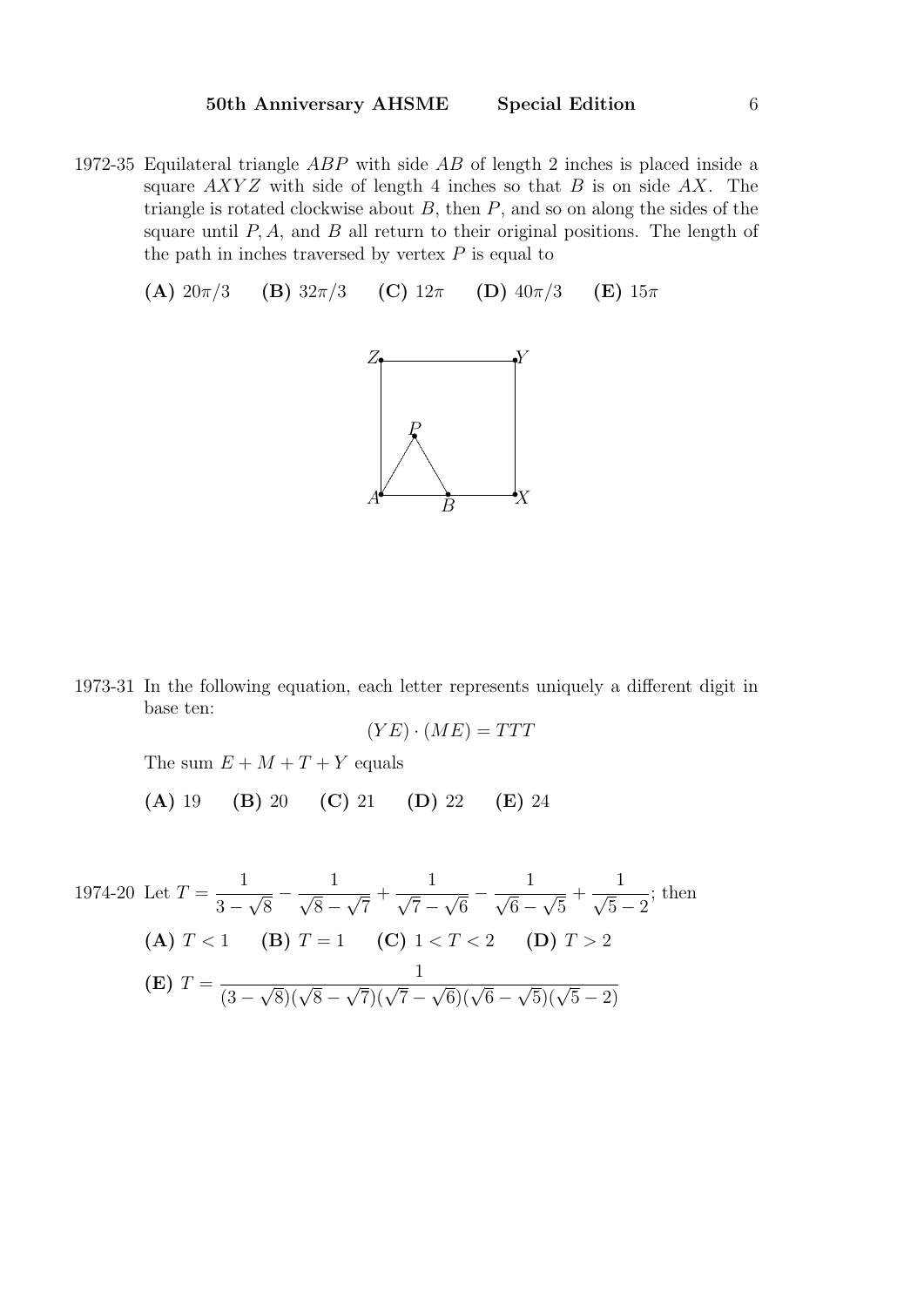- 1975-25 A woman, her brother, her son, and her daughter are chess players (all relations by birth). The worst player's twin (who is one of the four players) and the best player are of opposite sex. The worst player and the best player are the same age. Who is the worst player?
	- (A) the woman (B) her son (C) her brother (D) her daughter
	- (E) No solution is consistent with the given information
- 1976-30 How many distinct ordered triples  $(x, y, z)$  satisfy the equations

$$
x + 2y + 4z = 12
$$
  

$$
xy + 4yz + 2xz = 22
$$
  

$$
xyz = 6
$$

(A) none (B) 1 (C) 2 (D) 4 (E) 6

1977-8 For every triple  $(a, b, c)$  of non-zero real numbers, form the number

$$
\frac{a}{|a|} + \frac{b}{|b|} + \frac{c}{|c|} + \frac{abc}{|abc|}.
$$

The set of all numbers formed is

- (A)  $\{0\}$  (B)  $\{-4, 0, 4\}$  (C)  $\{-4, -2, 0, 2, 4\}$  (D)  $\{-4, -2, 2, 4\}$
- (E) none of the these

1978-22 The following four statements, and only these are found on a card:

On this card exactly one statement is false. On this card exactly two statements are false. On this card exactly three statements are false. On this card exactly four statements are false.

(Assume each statement is either true or false.) Among them the number of false statements is exactly

(A) 0 (B) 1 (C) 2 (D) 3 (E) 4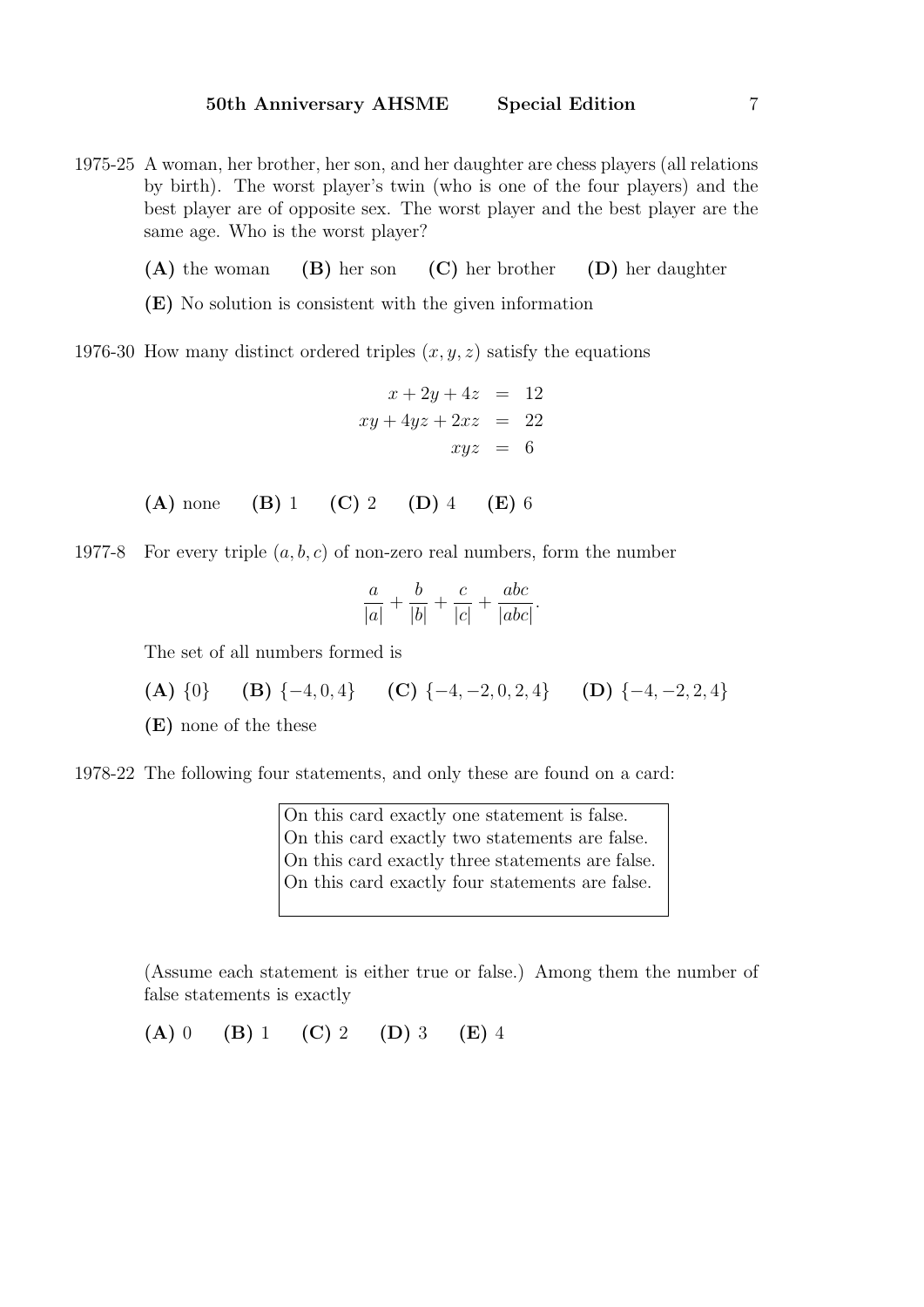1979-26 The function f satisfies the functional equation

$$
f(x) + f(y) = f(x + y) - xy - 1
$$

for every pair x, y of real numbers. If  $f(1) = 1$ , then the number of integers  $n \neq 1$  for which  $f(n) = n$  is

- (A) 0 (B) 1 (C) 2 (D) 3 (E) infinite
- 1980-22 For each real number x, let  $f(x)$  be the minimum of the numbers  $4x+1, x+2$ , and  $-2x + 4$ . Then the maximum value of  $f(x)$  is

(A) 
$$
\frac{1}{3}
$$
 (B)  $\frac{1}{2}$  (C)  $\frac{2}{3}$  (D)  $\frac{5}{2}$  (E)  $\frac{8}{3}$ 

1981-24 If  $\theta$  is a constant such that  $0 < \theta < \pi$  and  $z + \frac{1}{z}$  $\frac{1}{z} = 2\cos\theta$ , then for each positive integer  $n, z^n + \frac{1}{n}$  $rac{1}{z^n}$  equals

> (A)  $2\cos\theta$  (B)  $2^n\cos\theta$  (C)  $2\cos^n\theta$  (D)  $2\cos n\theta$  (E) 2  $n \cos^n \theta$

1982-16 In the adjoining figure, a wooden cube has edges of length 3 meters. Square holes of side one meter, centered in each face, are cut through to the opposite face. The edges of the whole are parallel to the edges of the cube. The entire surface area including the inside, in square meters, is

(A) 54 (B) 72 (C) 76 (D) 84 (E) 86

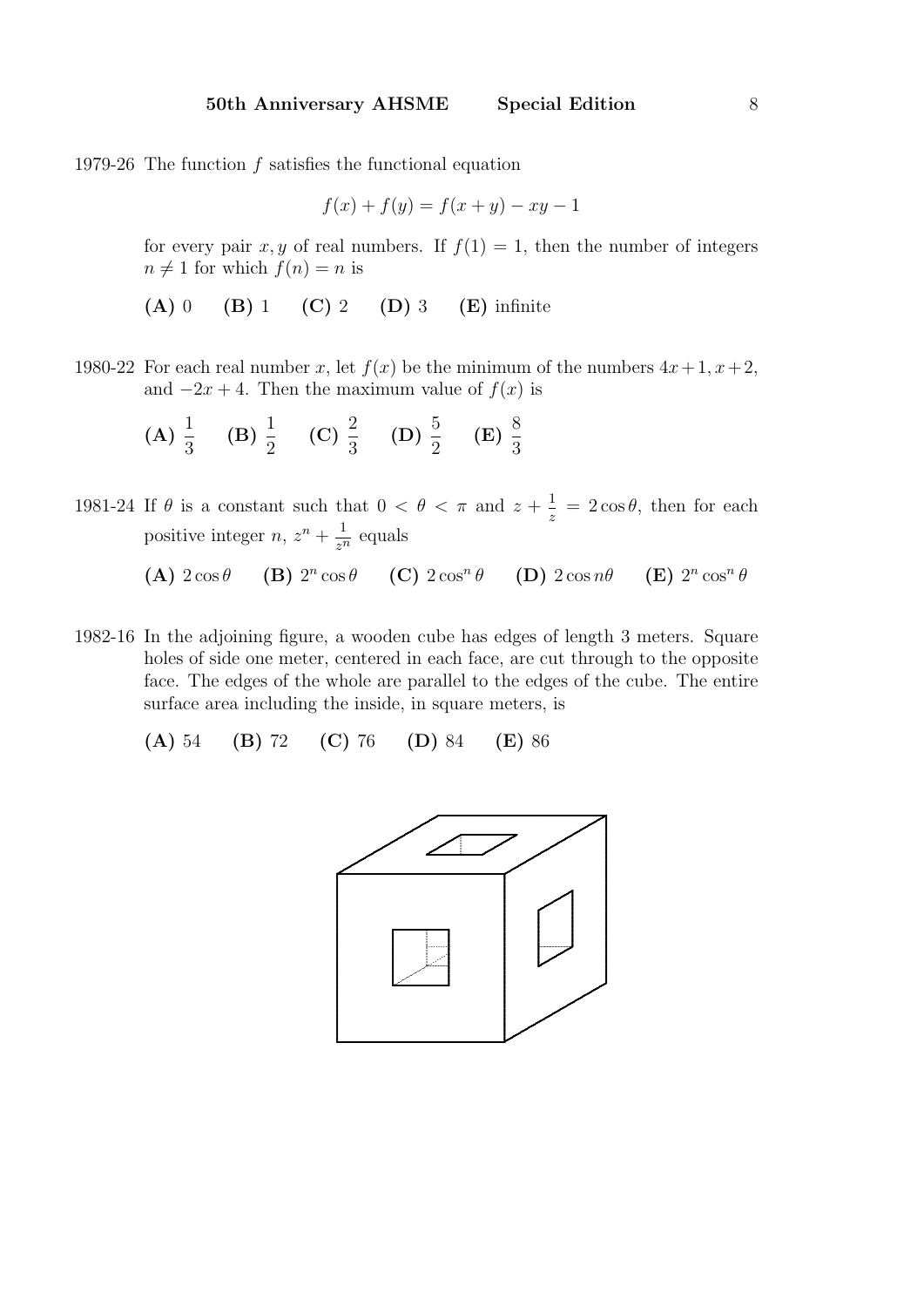1983-26 The probability that event A occurs is  $3/4$ ; the probability that event B occurs is  $2/3$ . Let p be the probability that both A and B occur. The smallest interval necessarily containing  $p$  is the interval

> $(A)$   $\left[\frac{1}{16}\right]$  $\frac{1}{12}, \frac{1}{2}$ 2  $\Big|$  (B)  $\Big[\frac{5}{15}\Big]$  $\frac{5}{12}, \frac{1}{2}$ 2  $\Big|$  (C)  $\Big[\frac{1}{2}\Big]$  $\frac{1}{2}, \frac{2}{3}$ 3  $\Big| \qquad$  (D)  $\Big[\frac{5}{15}\Big]$  $\frac{5}{12}, \frac{2}{3}$ 3  $\left| \right|$  (E)  $\left[ \frac{1}{16} \right]$  $\frac{1}{12}, \frac{2}{3}$ 3 i

1984-11 A calculator has a key which replaces the displayed entry with its square, and another key which replaces the displayed entry with its reciprocal. Let  $y$  be the final result if one starts with an entry  $x \neq 0$  and alternately squares and reciprocates n times each. Assuming the calculator is completely accurate (e.g., no roundoff or overflow), then  $y$  equals

(A)  $x^{((-2)^n)}$  (B)  $x^{2n}$  (C)  $x^{-2n}$  (D)  $x^{-(2^n)}$  (E)  $x^{((-1)^n2n)}$ 

1985-24 A non-zero digit is chosen in such a way that the probability of choosing digit d is  $\log_{10}(d+1)-\log_{10} d$ . The probability that the digit 2 is chosen is exactly 1/2 the probability that the digit chosen is in the set

(A)  $\{2, 3\}$  (B)  $\{3, 4\}$  (C)  $\{4, 5, 6, 7, 8\}$  (D)  $\{5, 6, 7, 8, 9\}$  (E)  $\{4, 5, 6, 7, 8, 9\}$ 

1986-14 Suppose hops, skips and jumps are specific units of length. If b hops equals c skips, d jumps equals e hops, and f jumps equals g meters, then one meter equals how many skips?

(A) 
$$
\frac{bdg}{cef}
$$
 (B)  $\frac{cdf}{beg}$  (C)  $\frac{cdg}{bef}$  (D)  $\frac{cef}{bdg}$  (E)  $\frac{ceg}{bdf}$ 

1987-12 In an office, at various times during the day the boss gives the secretary a letter to type, each time putting the letter on top of the pile in the secretary's in-box. When there is time, the secretary takes the top letter off the pile and types it. If there are five letters in all, and the boss delivers them in the order 1 2 3 4 5, which of the following could *not* be the order in which the secretary types them?

(A) 12345 (B) 24351 (C) 32415 (D) 45231 (E) 54321

1988-6 A figure is an equiangular parallelogram if and only if it is a

(A) rectangle (B) regular polygon (C) rhombus

(D) square (E) trapezoid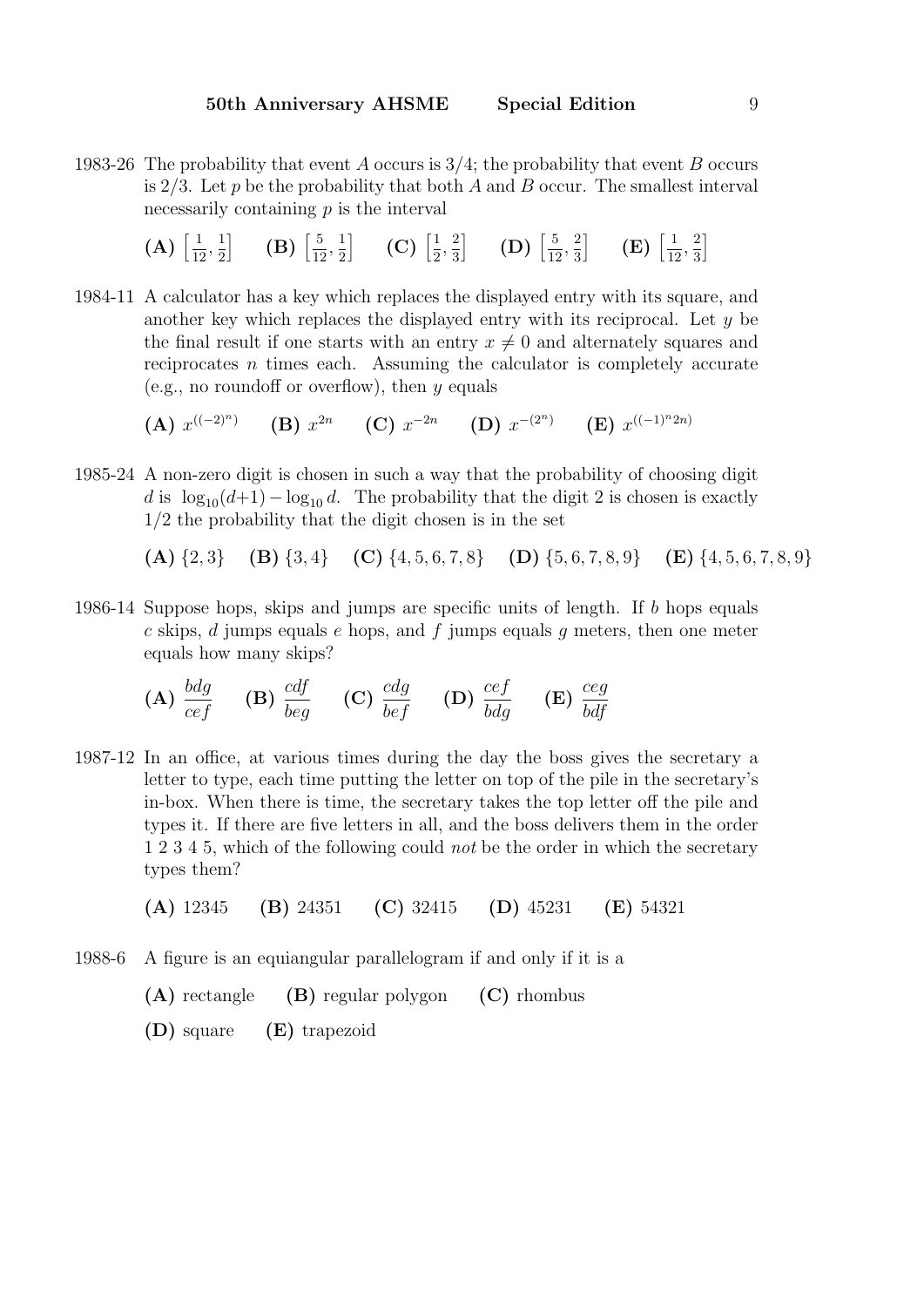1989-23 A particle moves through the first quadrant as follows. During the first minute it moves from the origin to  $(1,0)$ . Thereafter, it continues to follow the directions indicated in the figure, going back and forth between the positive x and y axes, moving one unit of distance parallel to an axis in each minute. At which point will the particle be after exactly 1989 minutes?



| $(A)$ $(35, 44)$ | $(B)$ (36, 45) | (C) $(37, 45)$ |
|------------------|----------------|----------------|
| $(D)$ $(44, 35)$ | $(E)$ (45, 36) |                |



- 1990-14 An acute isosceles triangle, ABC, is inscribed in a circle. Through  $B$  and  $C$ , tangents to the circle are drawn, meeting at point D. If  $\angle ABC = \angle ACB = 2\angle D$  and x is the radian measure of  $\angle A$ , then  $x =$ 
	- $(A) \frac{3}{7}$ 7  $\pi$  (B)  $\frac{4}{9}$ 9  $\pi$  (C)  $\frac{5}{15}$ 11  $\pi$  (D)  $\frac{6}{16}$ 13  $\pi$  (E)  $\frac{7}{11}$ 15  $\pi$
- 1991-28 Initially an urn contains 100 black marbles and 100 white marbles. Repeatedly, three marbles are removed from the urn and replaced from a pile outside the urn as follows:



Which of the following sets of marbles could be the contents of the urn after repeated applications of this procedure?

- (A) 2 black marbles (B) 2 white marbles (C) 1 black marble
- (D) 1 black and 1 white marble (E) 1 white marble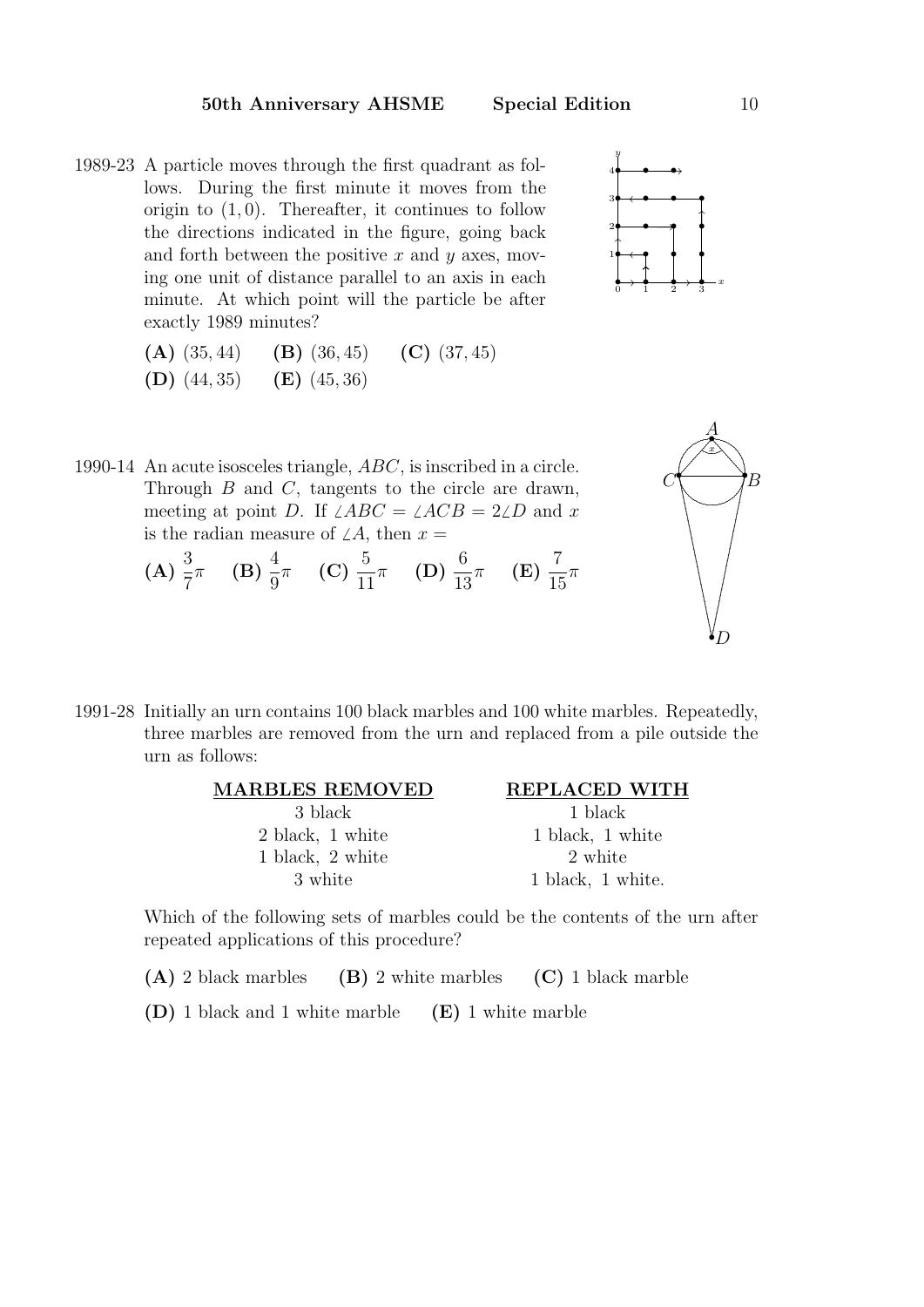1992-14 Which of the following equations have the same graph?

| I. $y = x - 2$ | II. $y = \frac{x^2 - 4}{x + 2}$                                | III. $(x+2)y = x^2 - 4$                                                 |
|----------------|----------------------------------------------------------------|-------------------------------------------------------------------------|
|                | $(A)$ I and II only $(B)$ I and III only $(C)$ II and III only |                                                                         |
|                |                                                                | $(D)$ I, II and III $(E)$ None. All the equations have different graphs |

1993-22 Twenty cubical blocks are arranged as shown. First, 10 are arranged in a triangular pattern; then a layer of 6, arranged in a triangular pattern, is centered on the 10; then a layer of 3, arranged in a triangular pattern, is centered on the 6; and finally one block is centered on top of the third layer. The blocks in the bottom layer are numbered 1 through 10 in some order. Each block in layers 2, 3 and 4 is assigned the number which is the sum of the numbers assigned to the three blocks on which it rests. Find the smallest possible number which could be assigned to the top block.



1994-6 In the sequence

$$
\ldots, a, b, c, d, 0, 1, 1, 2, 3, 5, 8, \ldots
$$

each term is the sum of the two terms to its left. Find a.

 $(A)$  −3 (B) −1 (C) 0 (D) 1 (E) 3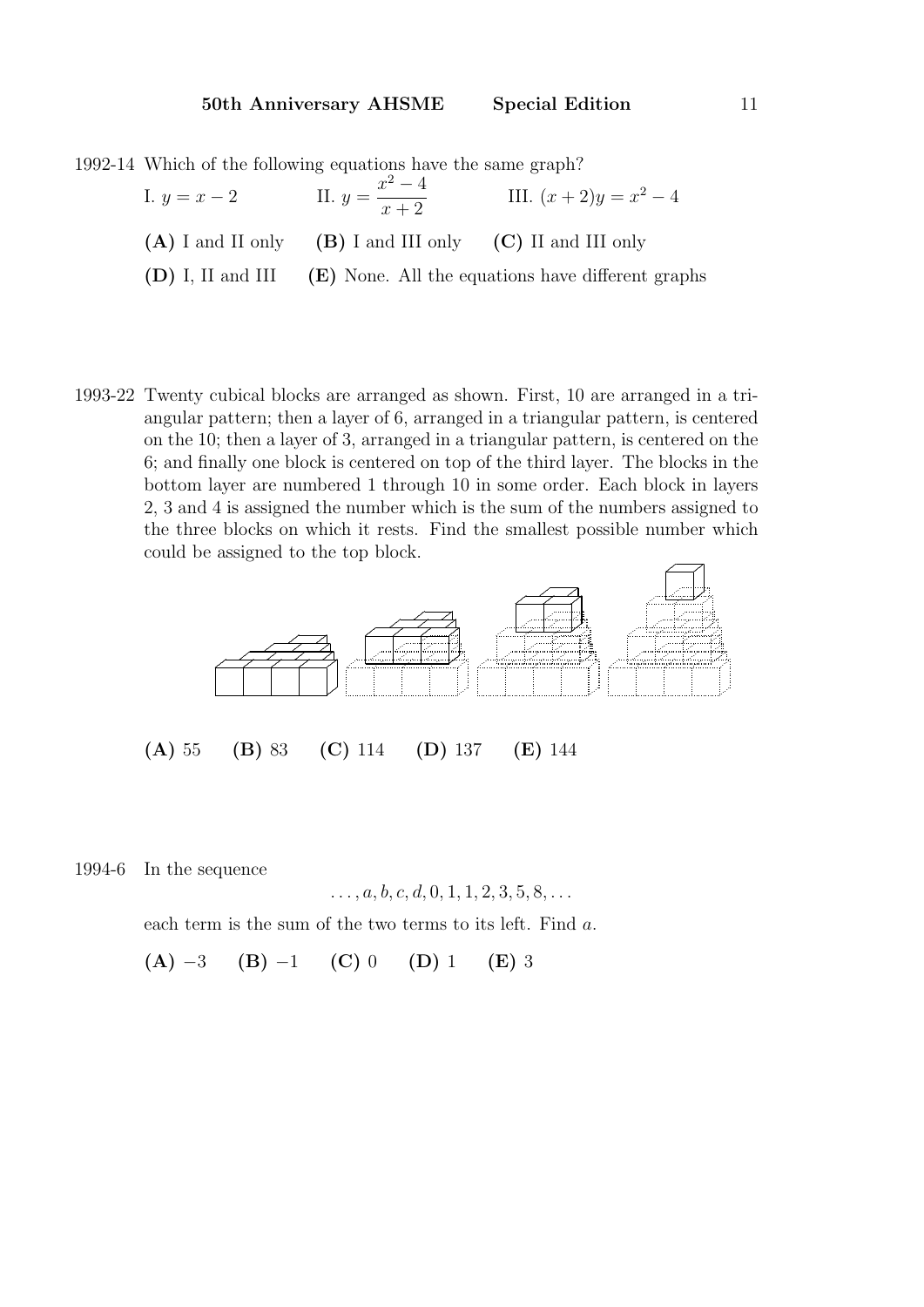1995-30 A large cube is formed by stacking twenty-seven congruent small cubes. The large cube is sliced by a plane that is perpendicular to one of its internal diagonals. The plane meets  $n$  of the small cubes, but does not contain any of their vertices. A possible value for  $n$  is



1996-27 Consider two solid spherical balls, one centered at  $(0,0,\frac{21}{2})$  $\frac{21}{2}$ ) with radius 6, and the other centered at  $(0,0,1)$  with radius  $\frac{9}{2}$ . How many points  $(x, y, z)$  with only integer coordinates (lattice points) are there in the intersection of the balls?

(A) 7 (B) 9 (C) 11 (D) 13 (E) 15

1997-29 Call a positive real number special if it has a decimal representation that consists entirely of digits 0 and 7. For example,  $\frac{700}{99} = 7.\overline{07} = 7.070707...$  and 77.007 are special numbers. What is the smallest  $n$  such that 1 can be written as a sum of  $n$  special numbers?

(A) 7 (B) 8 (C) 9 (D) 10

(E) 1 cannot be represented as a sum of finitely many special numbers

1998-22 What is the value of the expression

$$
\frac{1}{\log_2 100!} + \frac{1}{\log_3 100!} + \frac{1}{\log_4 100!} + \dots + \frac{1}{\log_{100} 100!}?
$$
  
(A) 0.01 (B) 0.1 (C) 1 (D) 2 (E) 10

1999-18 How many zeros does  $f(x) = \cos(\log(x))$  have on the interval  $0 < x < 1$ ?

(A) 0 (B) 1 (C) 2 (D) 10 (E) infinitely many